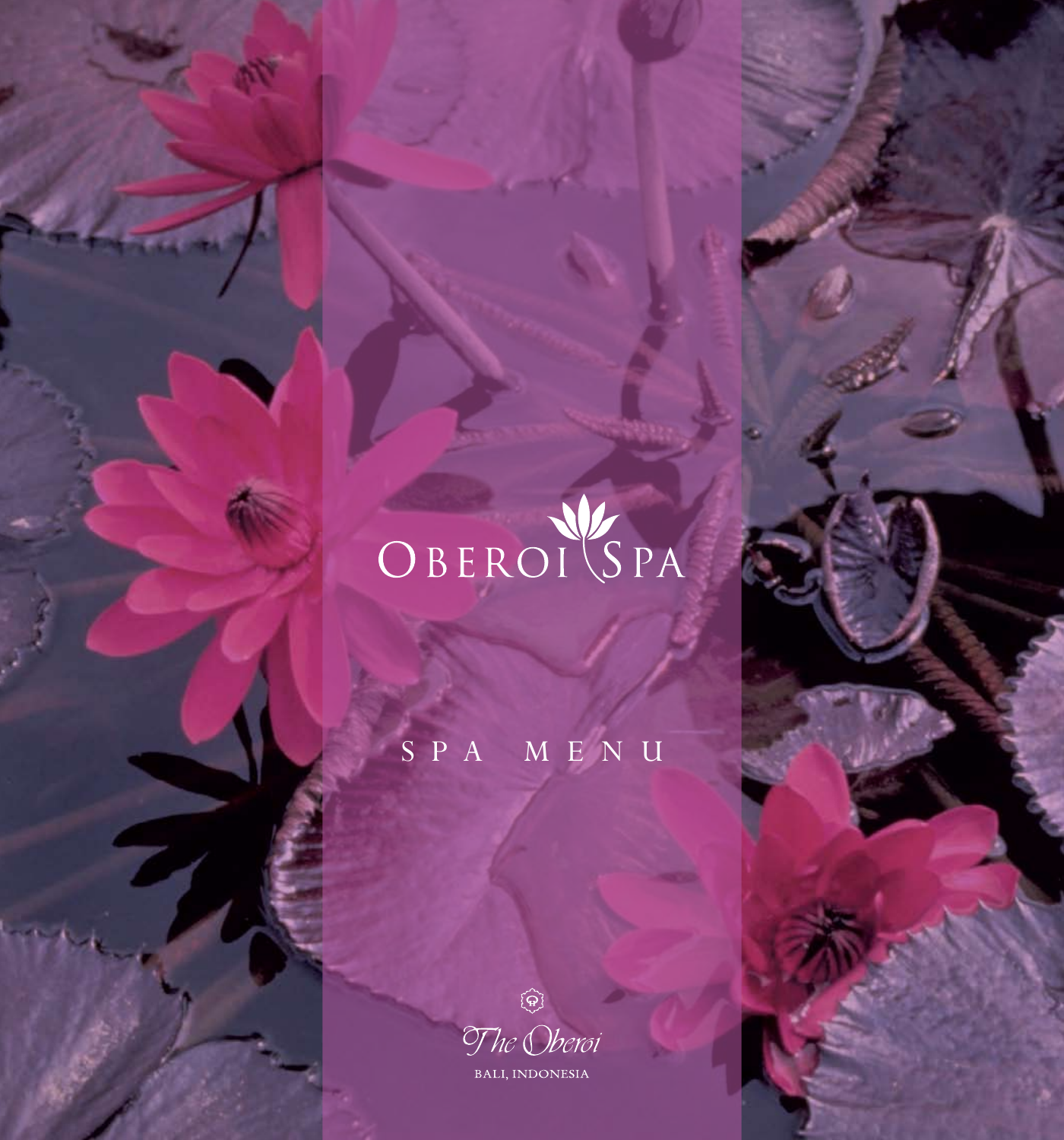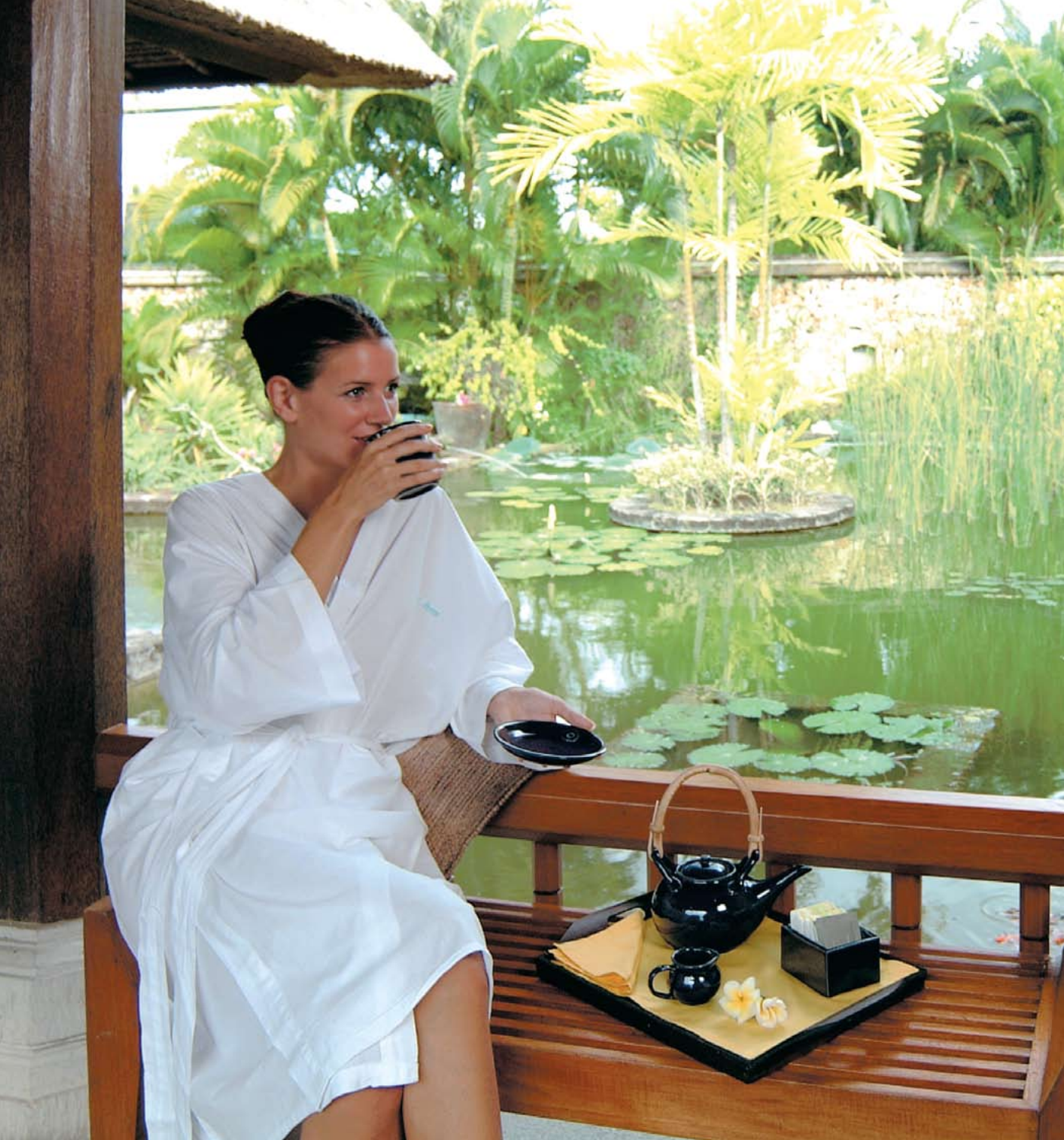

Take your body on a journey of transformation as you enter our open air Spa pavilions surrounded by nature. Relax the spirit while your body is revitalized by the healing hands of therapists trained in a fusion of remedial practices as well as contemporary rejuvenation. Holistic therapies drawn from Ayurveda along with internationally influenced therapies, soothe the senses and restore your vital energy.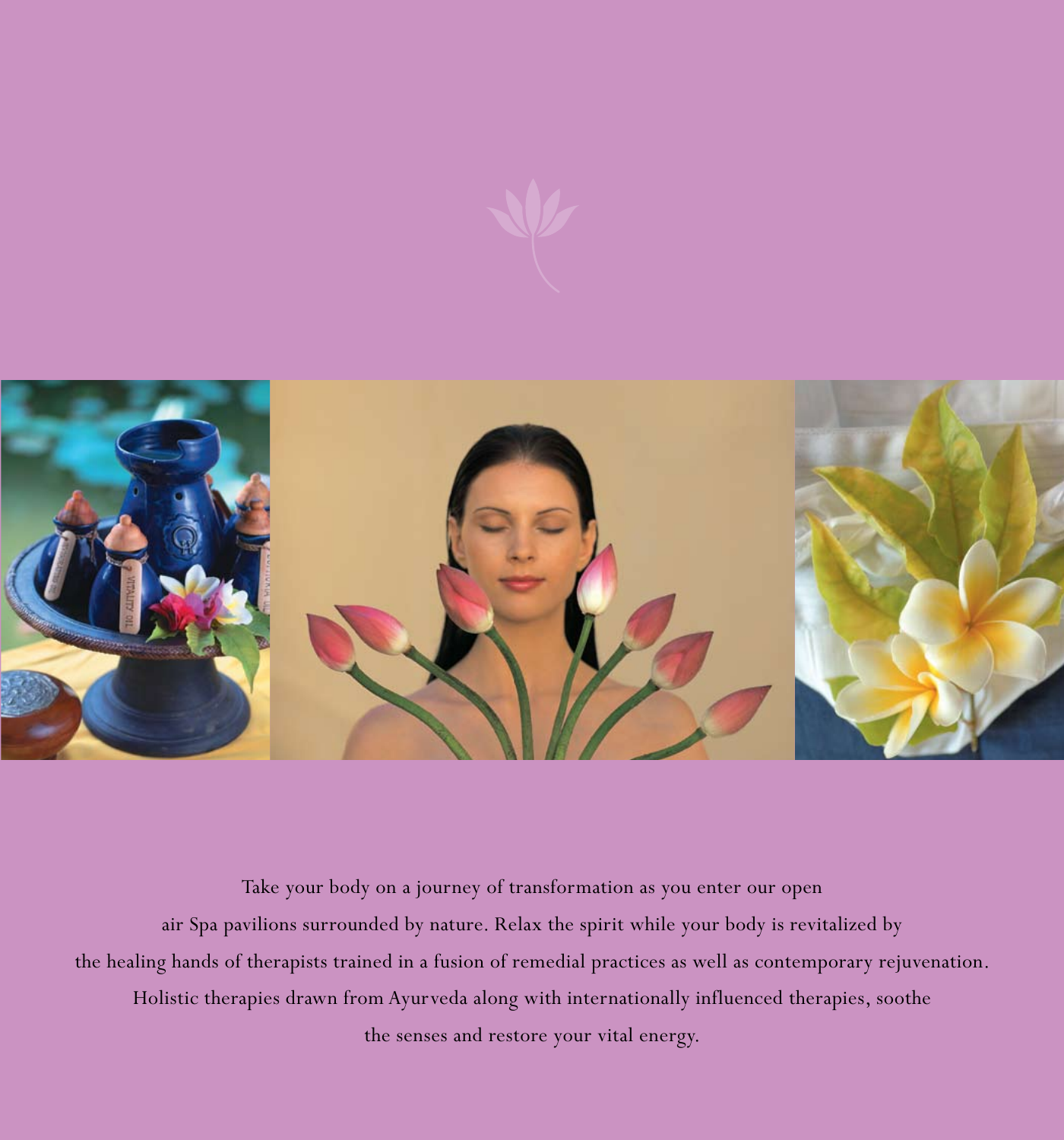

## 180 minutes

*(Your choice of exfoliation, body wrap, full body massage, floral bath)* This signature experience is a harmony of therapies for complete body cleansing, nourishing and rejuvenation. The session begins with a full body exfoliation to soften the skin and is followed by a body wrap and massage of your choice. A relaxing floral bath completes your experience.

## 150 minutes

*(Your choice of full body exfoliation and full body massage)*

The session begins with a full body exfoliation to prepare the skin to absorb the benefits of the aromatherapy oils and massage. A blissful 90 minute massage that follows, helps ease tension and calms your spirit. A warm floral bath completes this sublime experience.



120 minutes

Take your spa experience to a new level by opting for two or more consecutive therapies to suit your individual needs to create your very own spa ritual.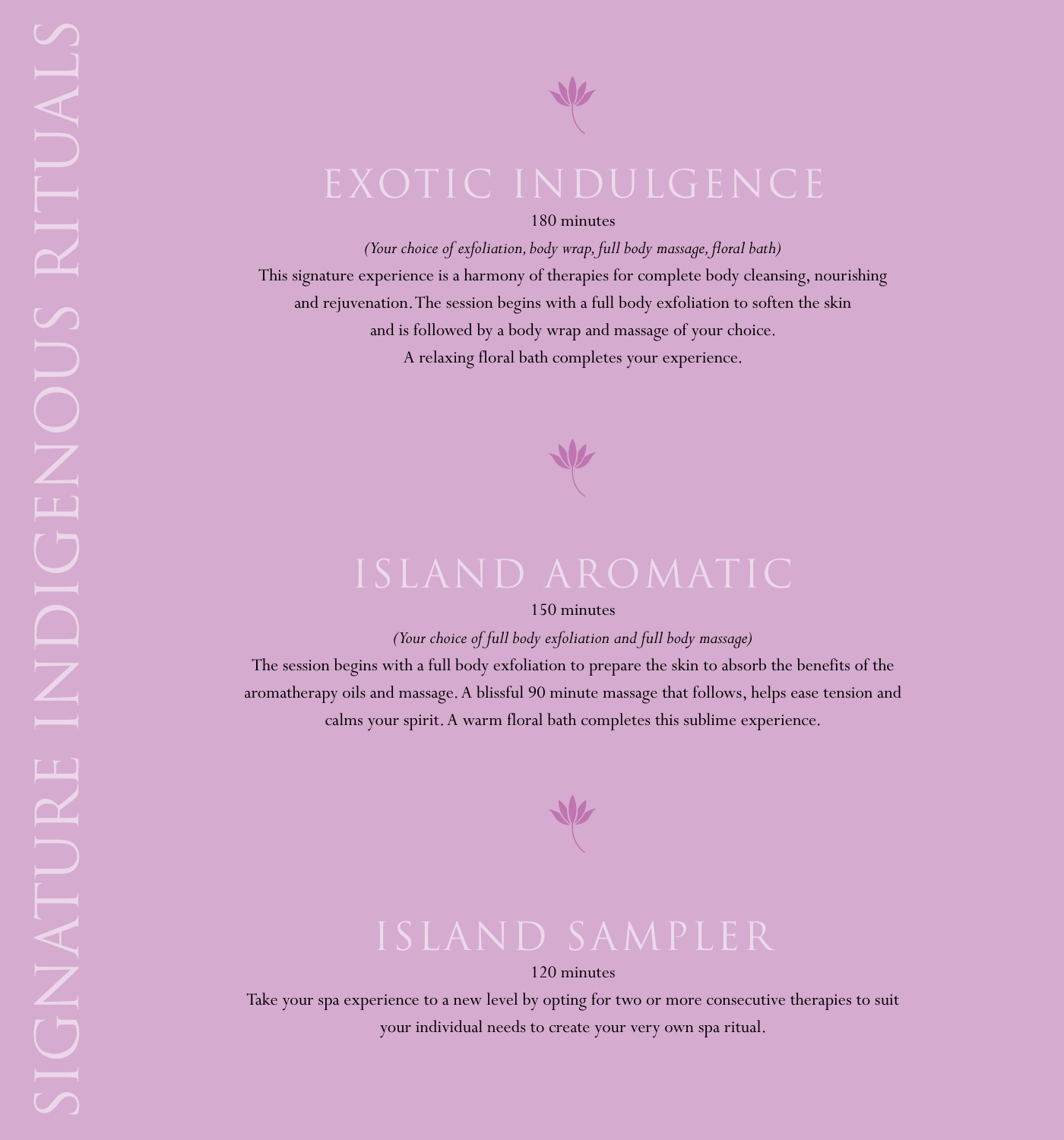

## 120 minutes

Traditionally, Javanese women indulge in this therapy every day during the week preceding their wedding day. This luxurious journey begins with a blended herbal scrub to exfoliate and soften the skin followed by a Balinese massage. A refreshing application of yogurt is applied providing a thorough cleansing effect ending your experience with an exotic floral bathing ritual.



90 minutes

*(Back massage, sole therapy, face massage)*

Ease away the knots and tension with a back massage followed by a relaxing foot massage. A gentlemen's uplifting face massage completes your therapy. A perfect antidote for total relaxation of the entire body, mind and spirit.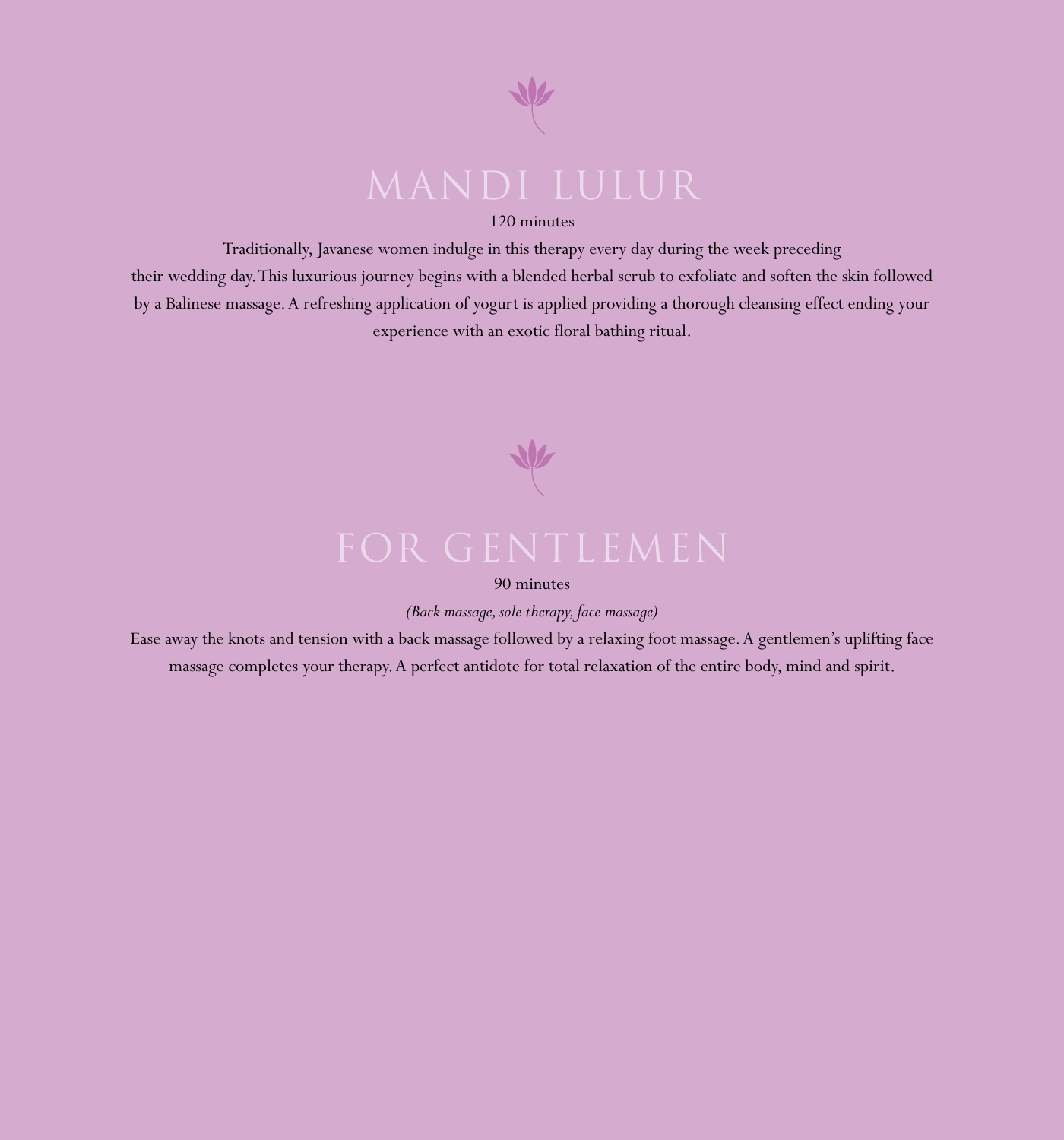## touch Therapies



**The healing power of touch soothes the senses and awakens the soul.**

## Oberoi massage

*60/90 minutes*

Relax your mind, body and senses with our signature holistic massage. This medium pressure massage is a combination of soothing, rhythmic strokes to increase circulation and rejuvenate the spirit.

## Balinese massage

*60/90 minutes*

This luxurious therapy which evolved in Bali is a deep pressure massage using a variety of techniques. This massage has cleansing effect on mind and body, leaving you refreshed and relaxed.

## Stress relieving massage

*60/90 minutes* 

Drawing upon the best of Eastern and Western techniques, this oil massage combines soothing strokes and gentle stretching to loosen muscular tension. This flowing massage will evoke a sense of tranquillity.

## Thai massage

*60/90 minutes* 

Traditional Thai massage is a sacred system of healing with roots in yoga, Ayurveda and Buddhist spiritual practice. It is a combination of rhythmic massage, acupressure and gentle twisting to stimulate and balance the flow of healing energy, providing you with a powerful release of stress and tension. You are provided with loose comfortable clothing for this oil free therapy.



## Hot lava shell massage

*60/90 minutes* 

This massage offers unparalleled benefits with continuous heat and pressure creating the most powerful and long lasting results. Smooth lava shells are heated from the inside by combining natural ingredients of minerals, sea kelp, algae and salt water. Their seamless glide over your body creates a synergy of warmth and deep relaxation.

## Sole massage

*60 minutes* 

The reflex points on the soles of the feet are worked on to stimulate energy flow and restore harmony. This massage promotes quality sleep, increases circulation and energy flow to boost immunity, rejuvenating your entire body. A leg massage is included to promote relaxation and produce a sense of completeness.

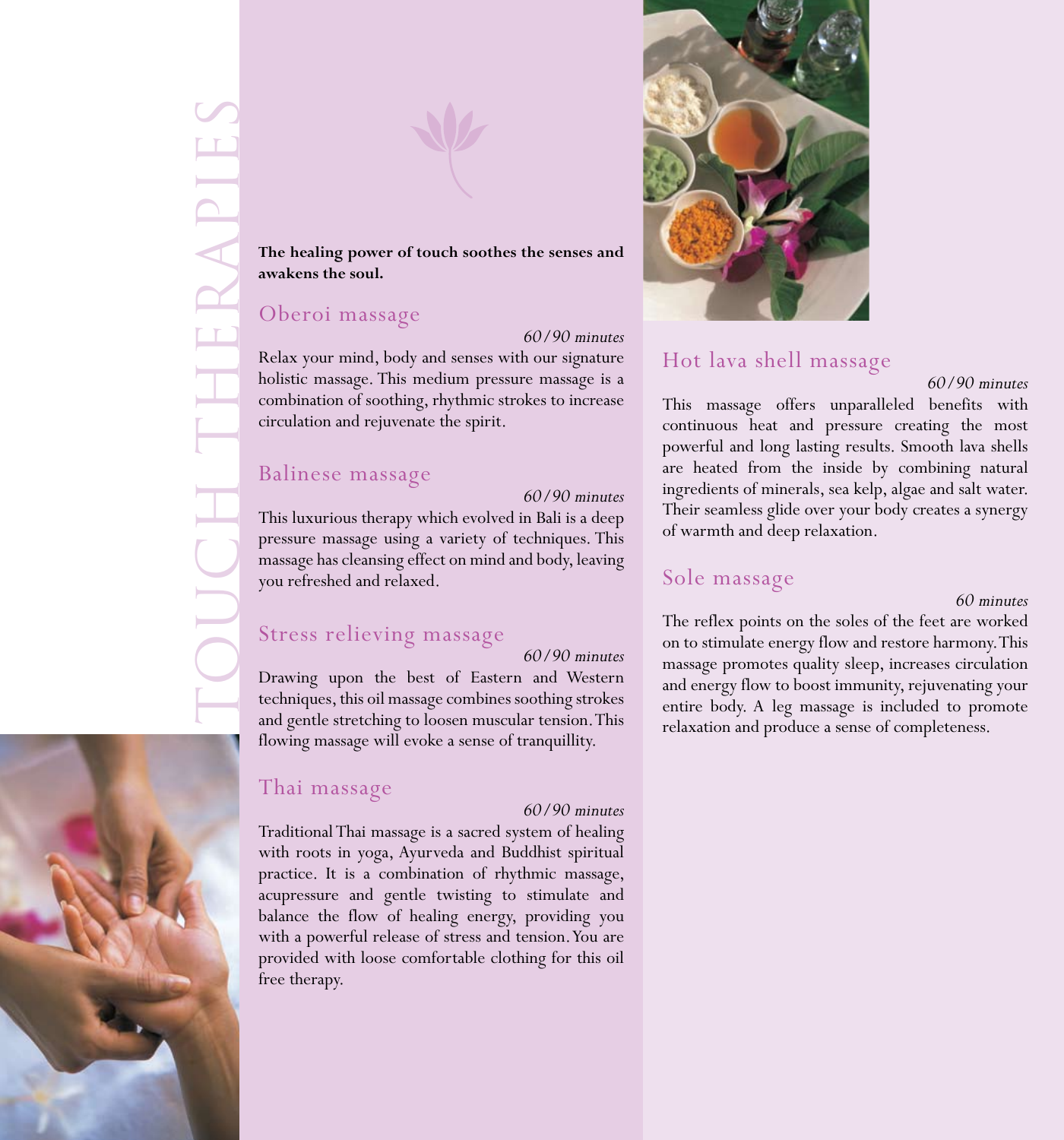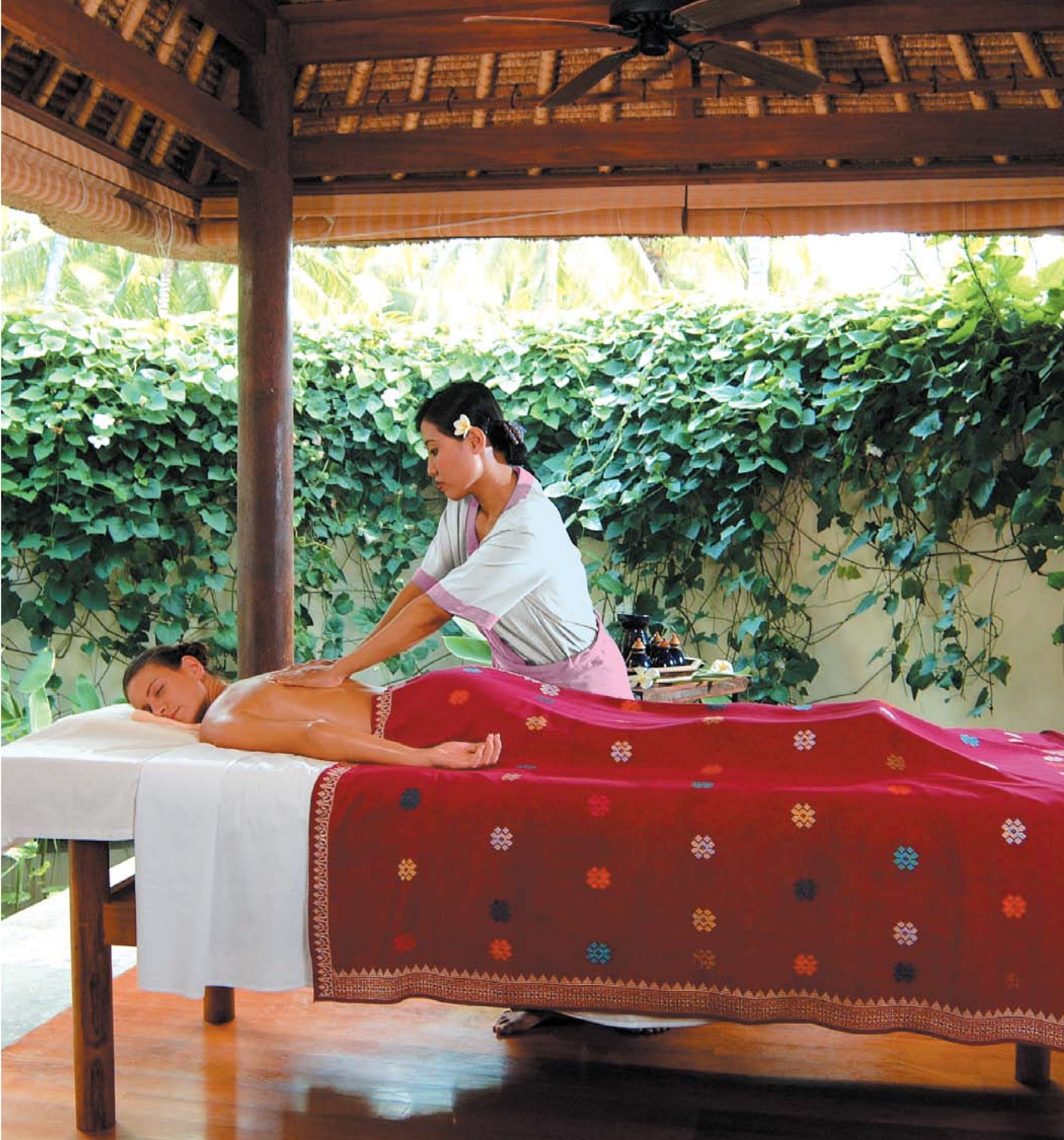

## *30 minutes*

Frangipani and coconut body buff<br>
30 minutes for the body. This gentle be exoficiation leaves your skin silky smooth with the site meriched and luxurious blend of coconut frangipani followed by an application of moisturing A tropical treat for the body. This gentle body exfoliation leaves your skin silky smooth with its enriched and luxurious blend of coconut and frangipani followed by an application of moisturiser. A full body mist of coconut and frangipani completes your therapy.

## Lime and ginger exfoliation

*30 minutes*

An awakening therapy that gently exfoliates and cleanses your skin. Invigorating ginger stimulates your senses and tones the body while lime energises and purifies the skin. Your body is moisturised, lustrous, radiant and replenished.

## Frangipani and coconut boreh

## *90 minutes*

Cleanse and enrich your spirit with a lingering and exotic fragrance of frangipani and coconut. Your body is misted with frangipani floral water followed by an application of frangipani and coconut mask. You are then enveloped in a warming cocoon to infuse vitamins and hydration. Frangipani stimulates circulation while coconut promotes skin elasticity leaving you with a healthy shine. Your therapy is enhanced with a sweet smelling aromatic moisturiser and topped off with a mist of frangipani and coconut to complete your experience.



## Lime and ginger body envelopment *90 minutes*

This detoxifying therapy begins with a gentle exfoliation. Next we apply nutrient filled lime with warming ginger body mask and wrap you in a cocoon allowing your stress and tension to melt away. While your body is wrapped, your therapist performs a relaxing scalp massage. Your therapy concludes with an application of lime and ginger body butter to hydrate, leaving you with soft and glowing skin.

## Lemon, basil and grapefruit slimming wrap

*90 minutes* 

This slimming and cellulite reducing therapy begins with a full body scrub consisting of essential oils effective for drawing out impurities and help breakdown fatty tissue. You are wrapped in a fragrant blend to infuse the vitamins and improve elasticity and firmness. While your body is enveloped, your therapist provides a face, scalp and neck massage. An application of rich moisturiser and a full body mist completes your experience.

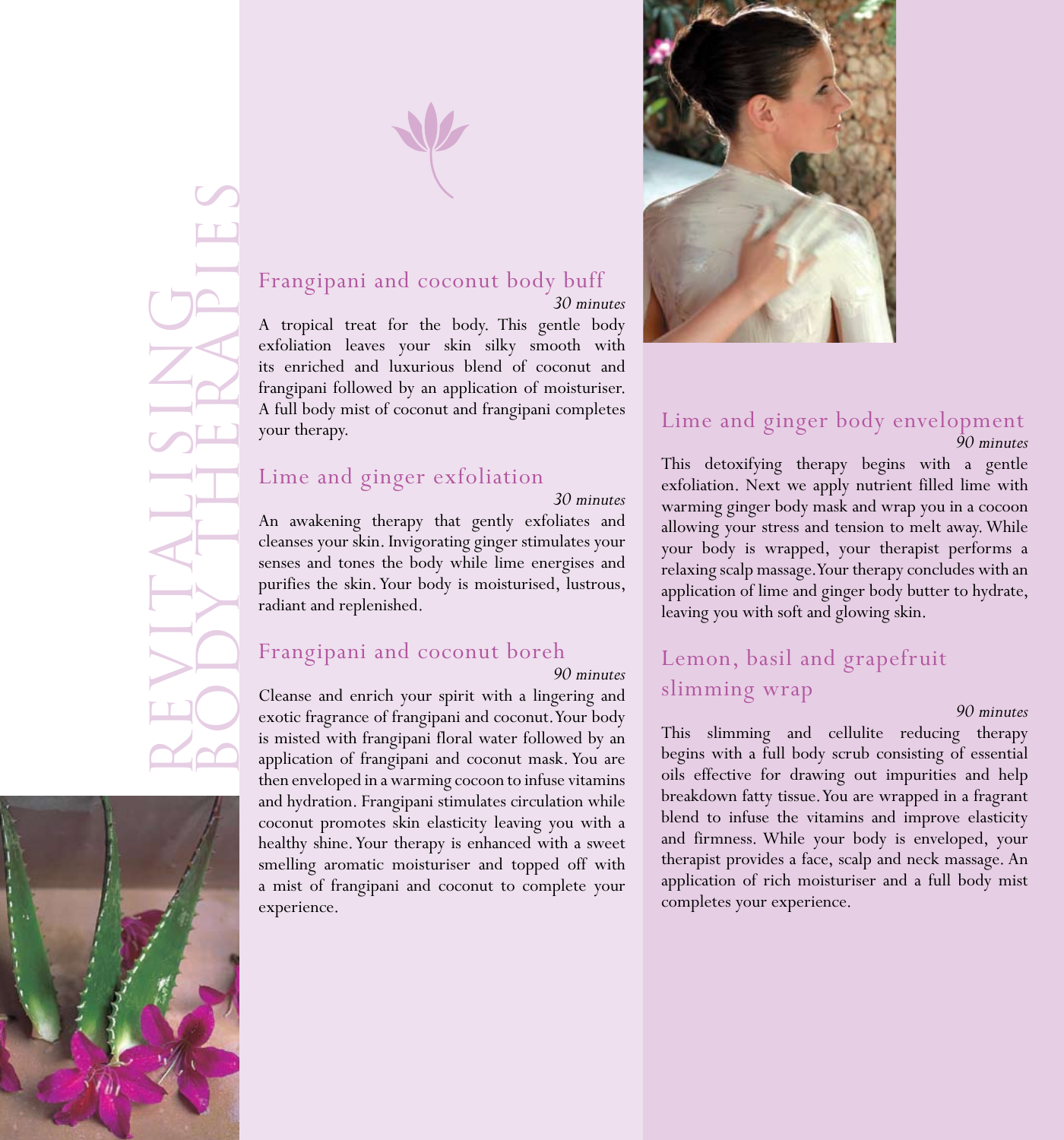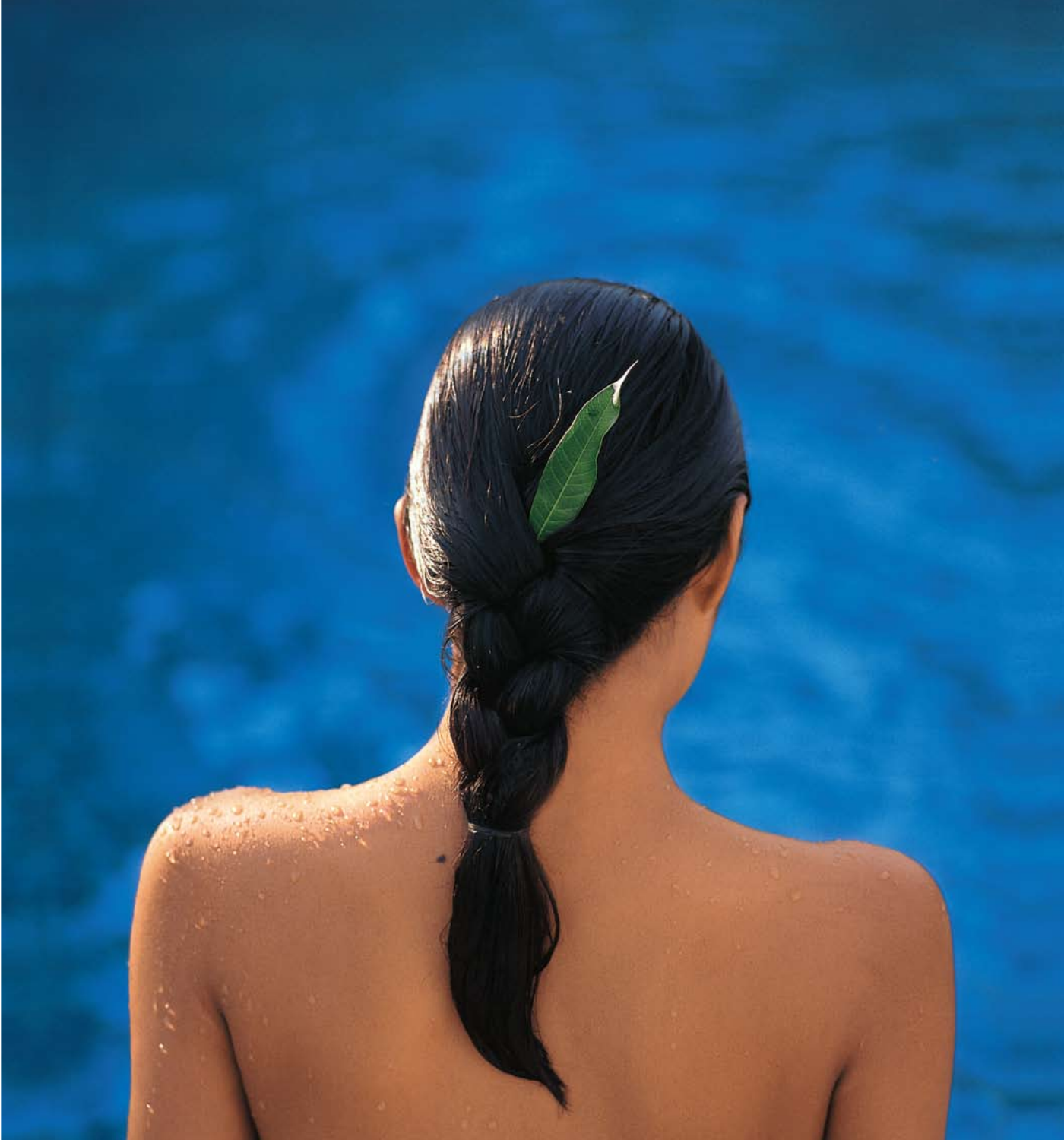

**The world renowned spa brand Omorovicza is used exclusively for all our facials. With a rich and romantic heritage, the brand uses latest scientific advances in mineral cosmetology, applying unique healing waters to innovative skin care.**

## Soothing

## *60 minutes*

For sensitive skin in need of special attention, gentle products are used to cleanse and exfoliate. A unique Hungarian facial massage stimulates micro-circulation whilst relieving tension. A nourishing organic poultice supplies ample nourishment and moisture, leaving the skin glowing with new found health.

## Purifying

## *60 minutes*

Mineral-rich Hungarian moor mud draws out impurities and nourishes the skin. The application of the mud mask follows a thorough cleansing and exfoliation using rosemary and pineapple extracts to refine your pores. This facial is certain to revitalise all skin types.

## Brightening

*75 minutes* 

This anti-aging, firming and brightening facial defies time, creating a bright and radiant complexion. This therapy includes an intense eye firming mask to enjoy the renewed benefit of a youthful glow. Pressure point techniques work in harmony with our products provide immediate results.

## Salon therapies

The Oberoi spa offers a range of salon therapies including hair and nail care.



## Skin Care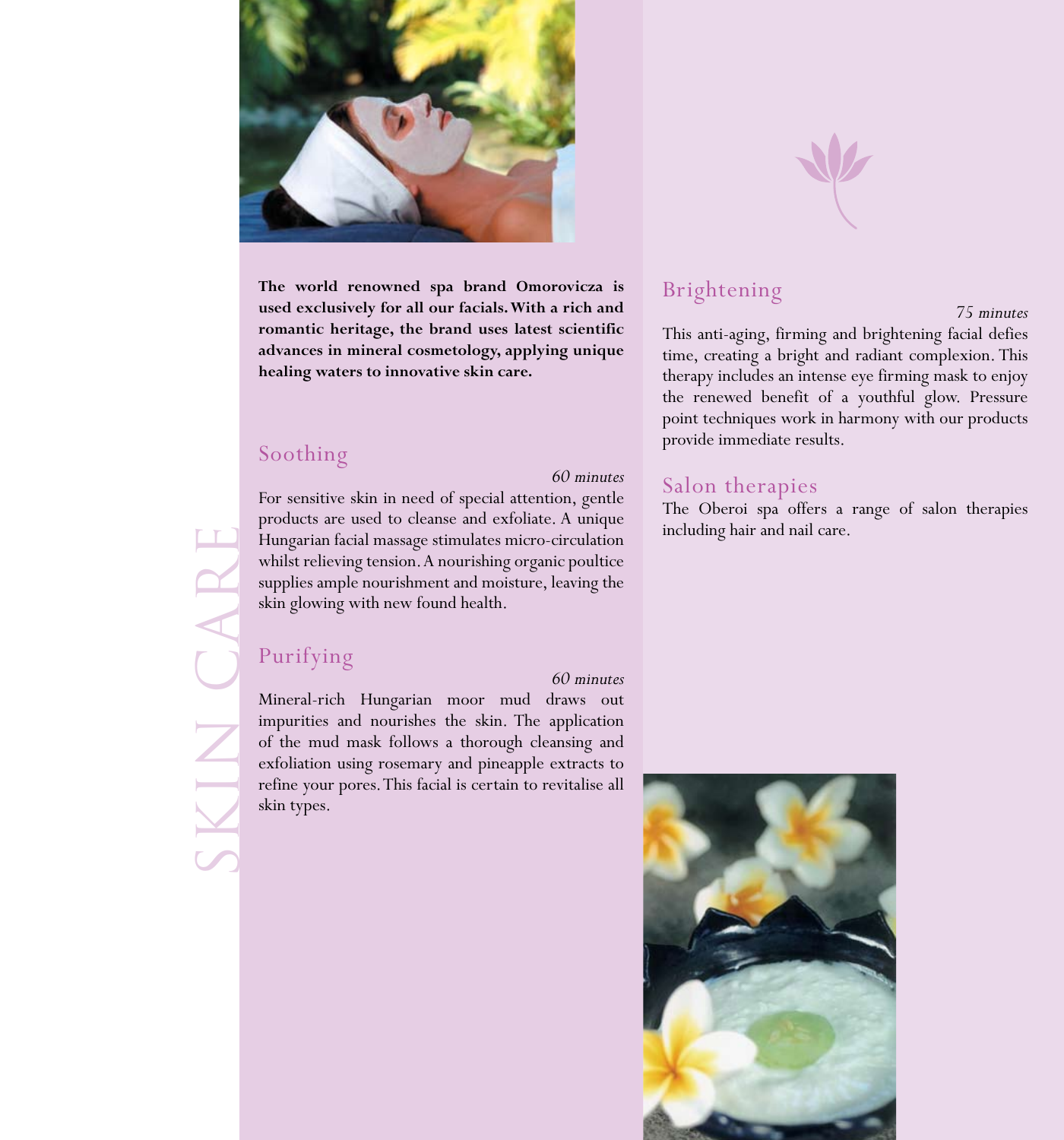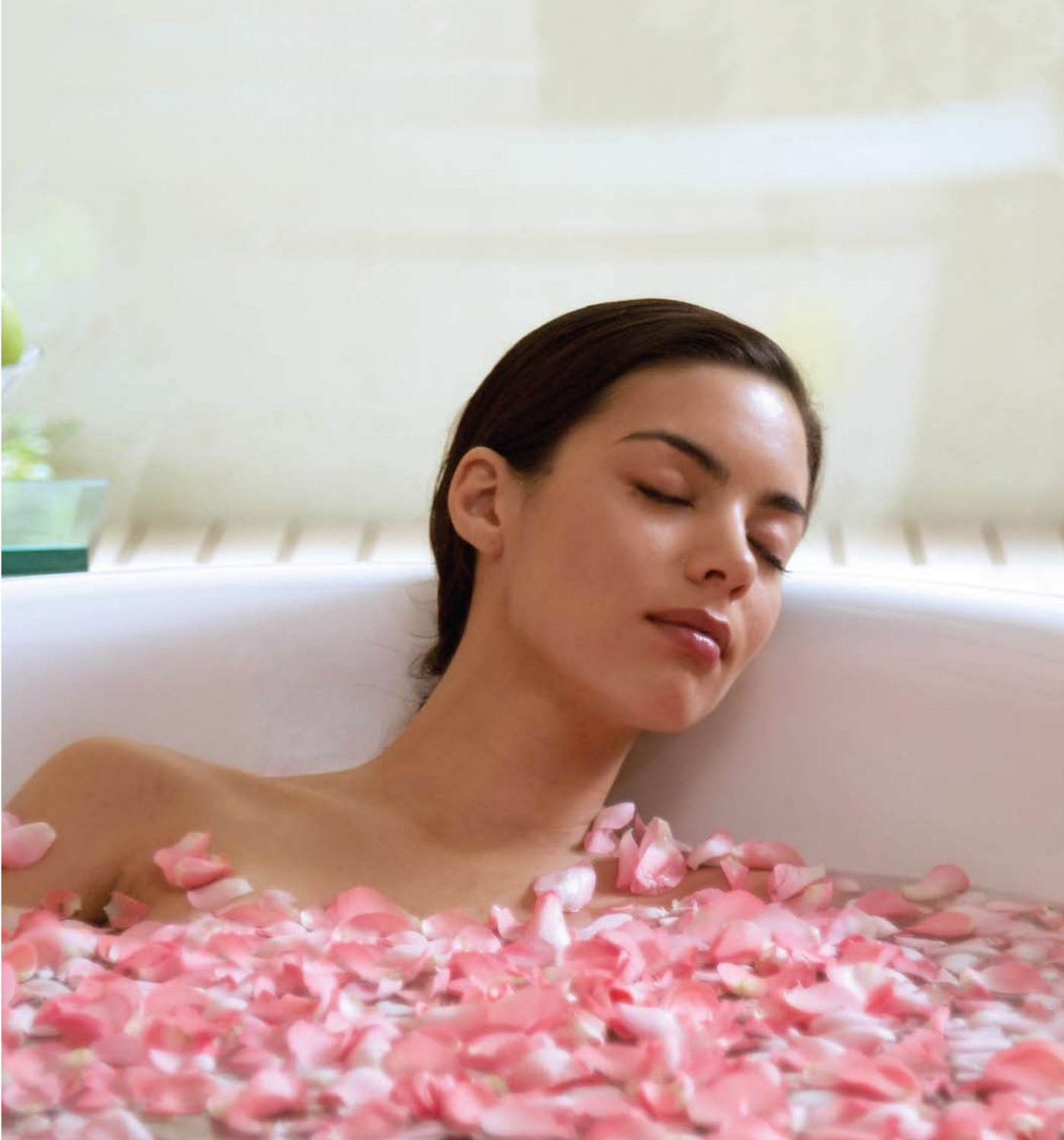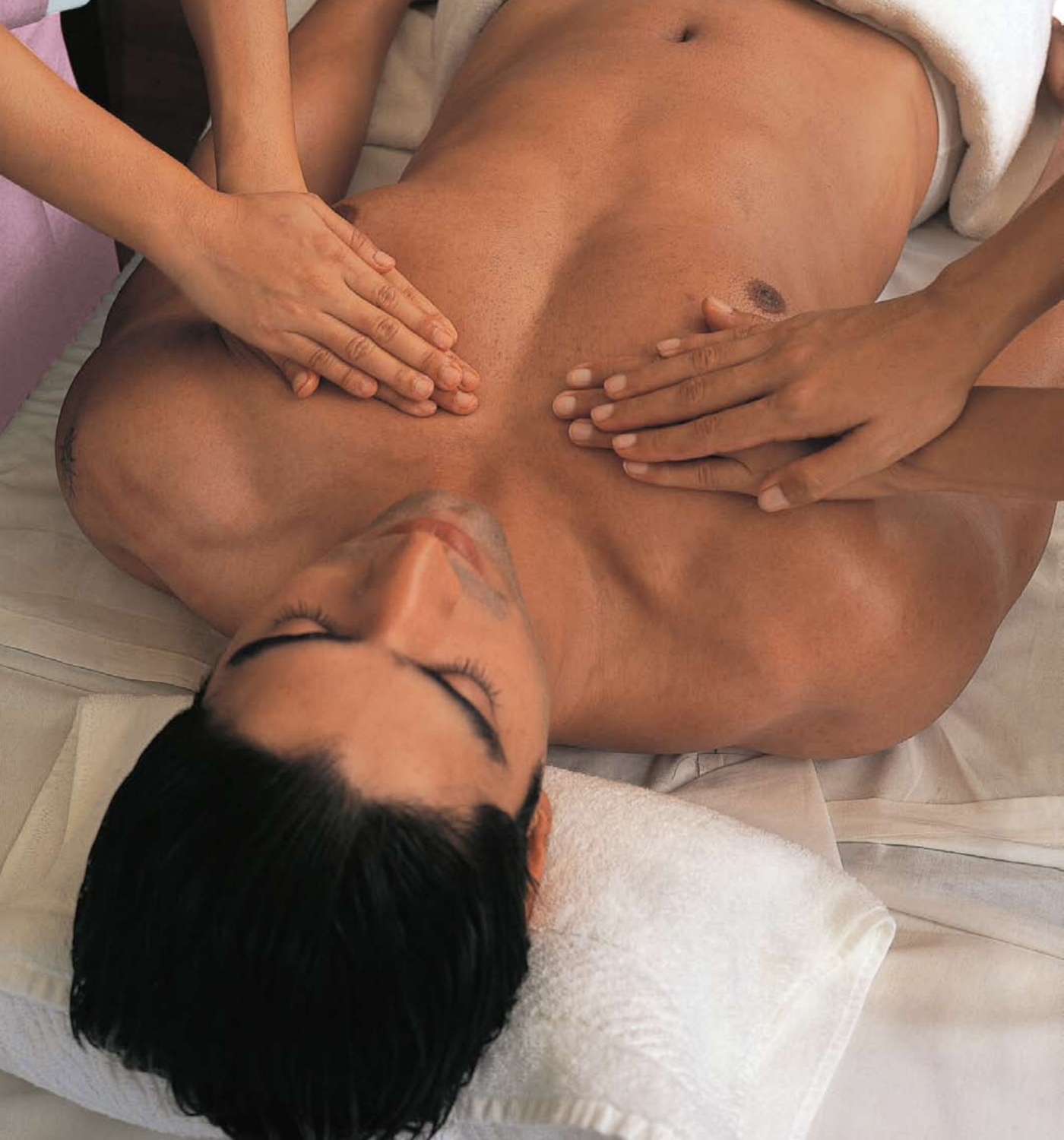## Facial<br>Form Facial<br>This designed<br>needs. P<br>skin sen<br>facial m<br>Hungari<br>will their<br>relieve t<br>After<br>This pov<br>aching r<br>stress an<br>oils that



## *60 minutes*

This deep cleansing, therapeutic facial for men is designed specifically to cater to your special skin care needs. Paying particular attention to razor burn and skin sensitivity, the therapy includes a de-stressing facial massage to refine the pores and a mask of Hungarian moor mud is applied. Our expert therapists will then perform a scalp and shoulder massage to relieve tension and rejuvenate your senses.

## After workout massage

*60/90 minutes*

This powerful full body massage is designed to relieve aching muscles and joints after periods of physical stress and strain. Using a double layer of aromatherapy oils that will soothe away any muscular discomfort, your therapist will apply advanced deep tissue techniques to ensure effective absorption.

## Back therapy

*60 minutes* 

Created especially for men, this therapy begins with a deep cleansing exfoliation, hot compression and a warm mask to draw out impurities. Your therapy concludes with a soothing back massage leaving you feeling refreshed and renewed.

## Manicure

*30 minutes* 

A gentlemen's manicure with special attention to the distinct needs of men's hands. Includes nail buffing.

## Sports pedicure

*60 minutes* 

This aroma therapy ritual soothes and hydrates the feet. Your feet are relaxed with a therapeutic soak, followed by a warm mineral scrub to exfoliate and smoothen the skin and a moisturising foot massage. Your therapy concludes with grooming and buffing of the nails.

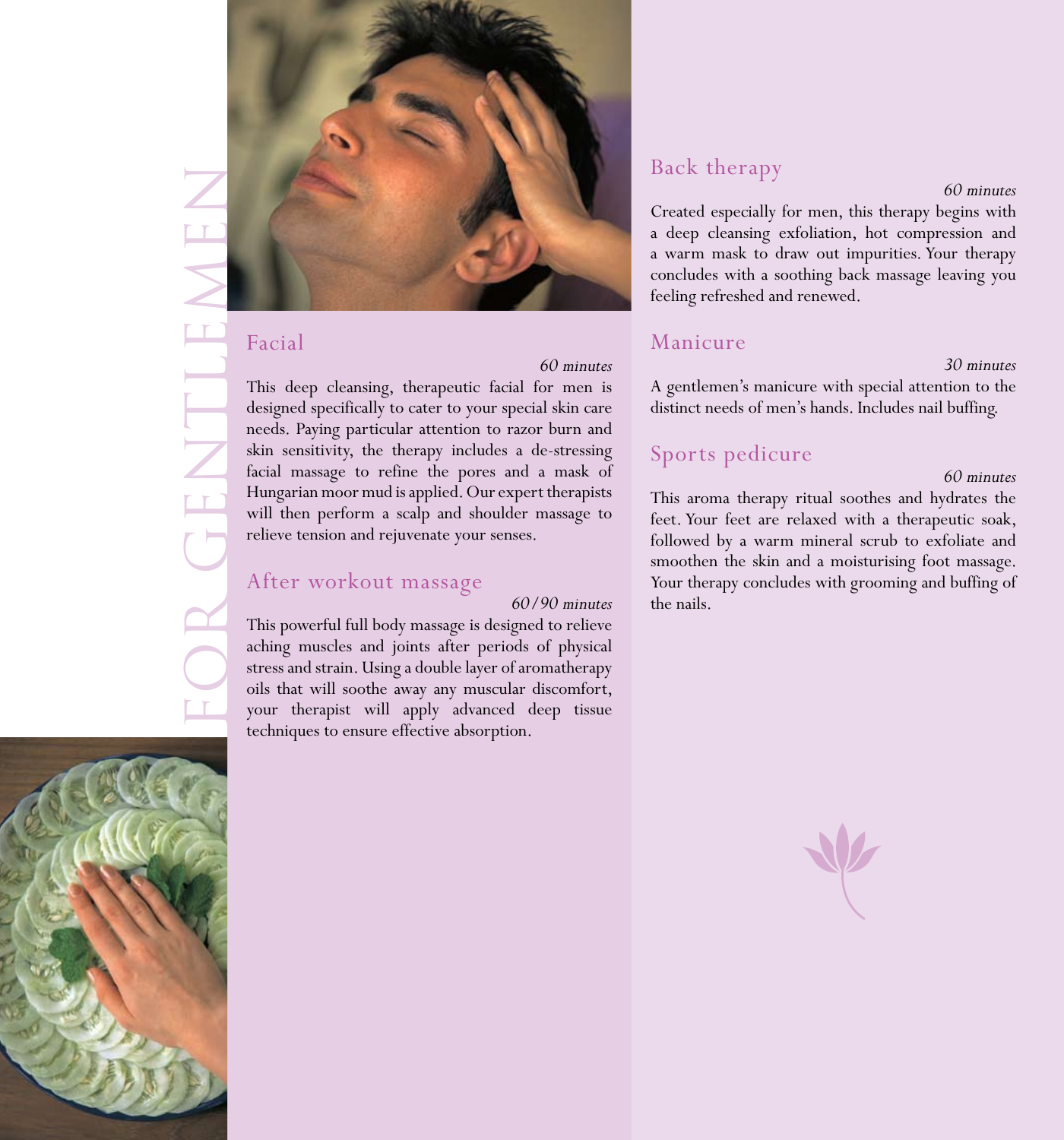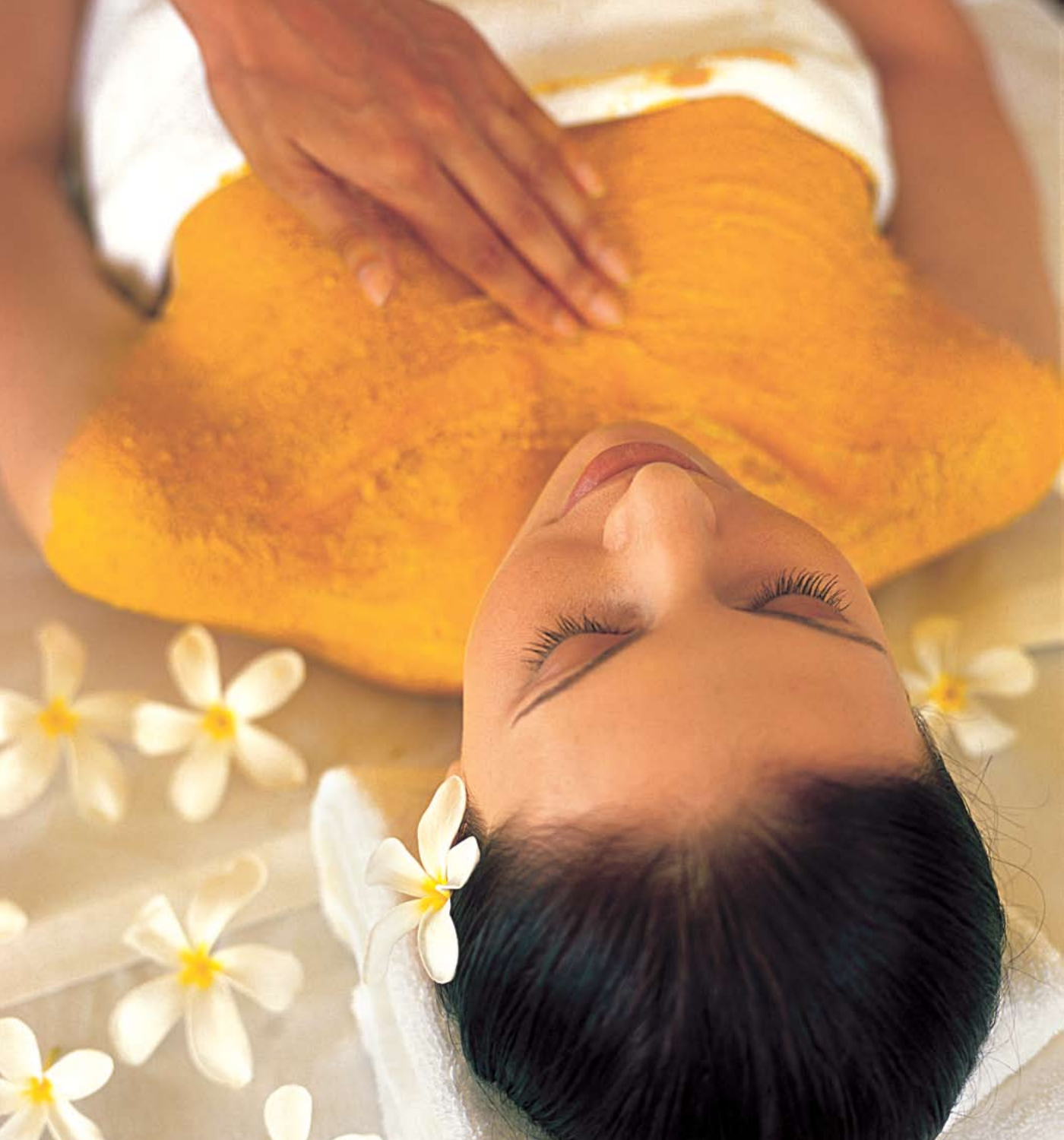

Ayurveda is a holistic system of healing which evolved among the sages of ancient India for over 5000 years. At the Oberoi Spa, our therapists help determine your body type or dosha and recommend the appropriate massage and oils. Ayurvedic therapies detoxify the body and restore the natural balance of the energies within.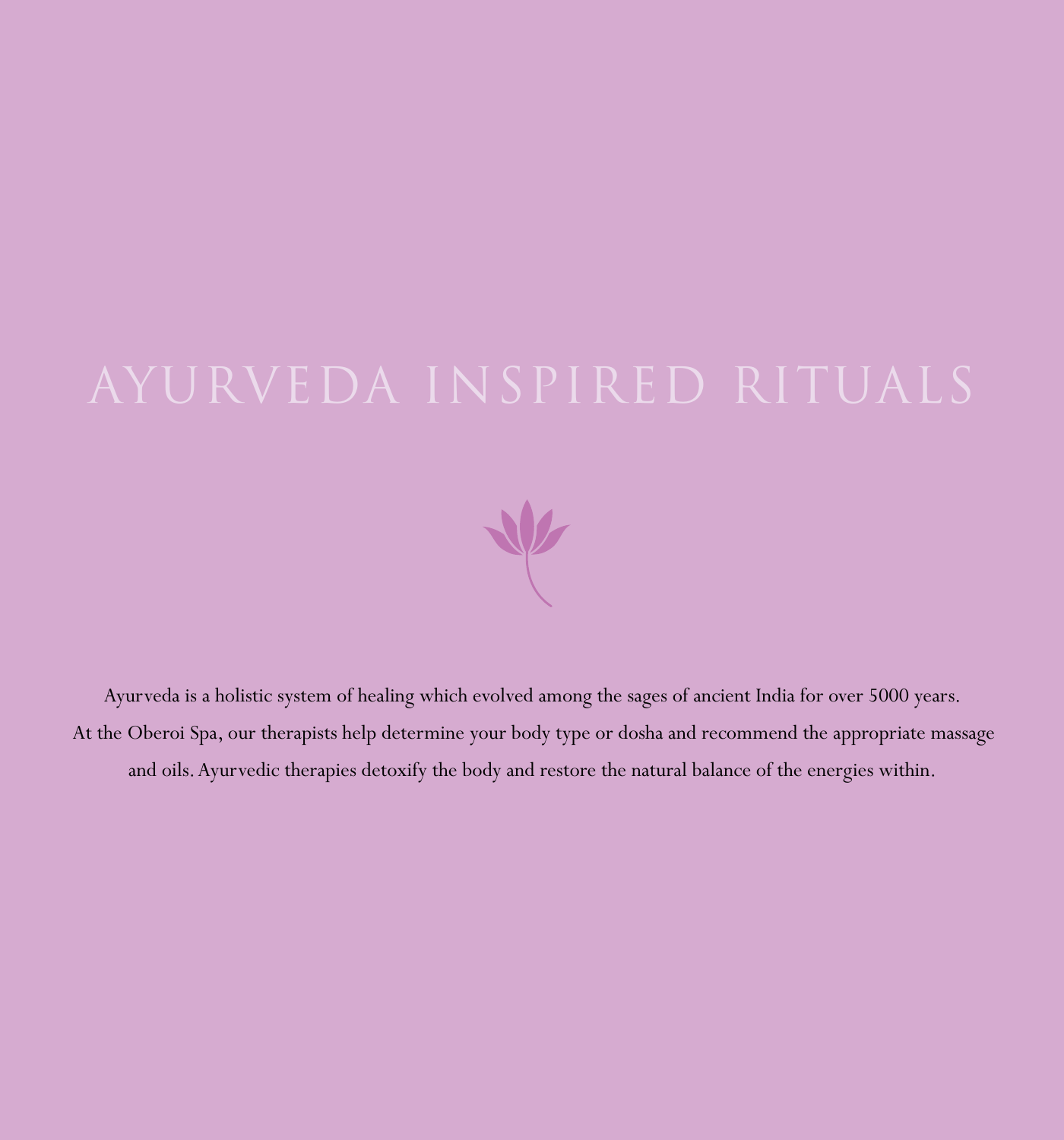# Abhyanga<br>
This detoxifyir<br>
with Ayurvedic<br>
The oils are ge<br>
and then vigo<br>
traditional Indi<br>
revitalises your<br>
Shila Abhy<br>
This Ayurvedic<br>
of ancient India<br>
relassing tensio<br>
(vital energy) the physical<br>
massage uses b<br>
ke

## *75 minutes*

This detoxifying therapy uses warm herbs infused with Ayurvedic oils chosen according to your dosha. The oils are generously poured over the entire body and then vigorously massaged into the skin. This traditional Indian massage detoxifies your body and revitalises your spirit.

## Shila Abhyanga

## *90 minutes*

This Ayurvedic therapy was used by the yogis and rishis of ancient India to promote healing and longevity by releasing tension and connecting the flow of prana (vital energy) throughout the body. It promotes balance on the physical and emotional levels. This palm based massage uses heated river stones of varying sizes to key marma points on the body, giving a deep massage and creating sensations of comfort and warmth. This massage stimulates the circulatory system, softens and relaxes muscles, helps to release toxins, induces a state of deep relaxation, and relieves muscle pain. This therapy will leave you with a long lasting sense of calm.

## Padabhyanga

## *60 minutes*

This Ayurvedic reflexology therapy is an ancient massage for the sole which focuses on marma points of the feet and lower legs. Padabhyanga promotes quality sleep, increases circulation and energy flow to boost immunity, rejuvenating your entire body. This therapy incorporates the use of a kasa bowl which is warmed in oil resulting in a more effective therapy as the metal interacts with the energy force of the body.



## Indian head massage

*30 minutes* 

This ancient therapy was used traditionally by ladies in India to keep their long hair in healthy and beautiful condition. Pressure points on the scalp, neck and shoulder are stimulated to improve circulation, relieve tension and promote relaxation.

## Shirodhara

*60 minutes* 

Shirodhara is an ancient Indian therapy using warm, medicated oils which flow from a specially designed vessel. A gentle stream of warm oil is directed onto the third eye which in turn triggers healing, restores balanced health and calms the mind.

## Hot Herbal Poultice Therapy

## *60 minutes*

This therapeutic massage begins with an application of warm oil specific to your dosha. A warm herbal fomentation is applied to relax the muscles while stimulating circulation and energy flow. The effect of heat and herbs help to reduce aches and pains, increase lymphatic drainage and condition the skin, leaving you refreshed and relaxed.

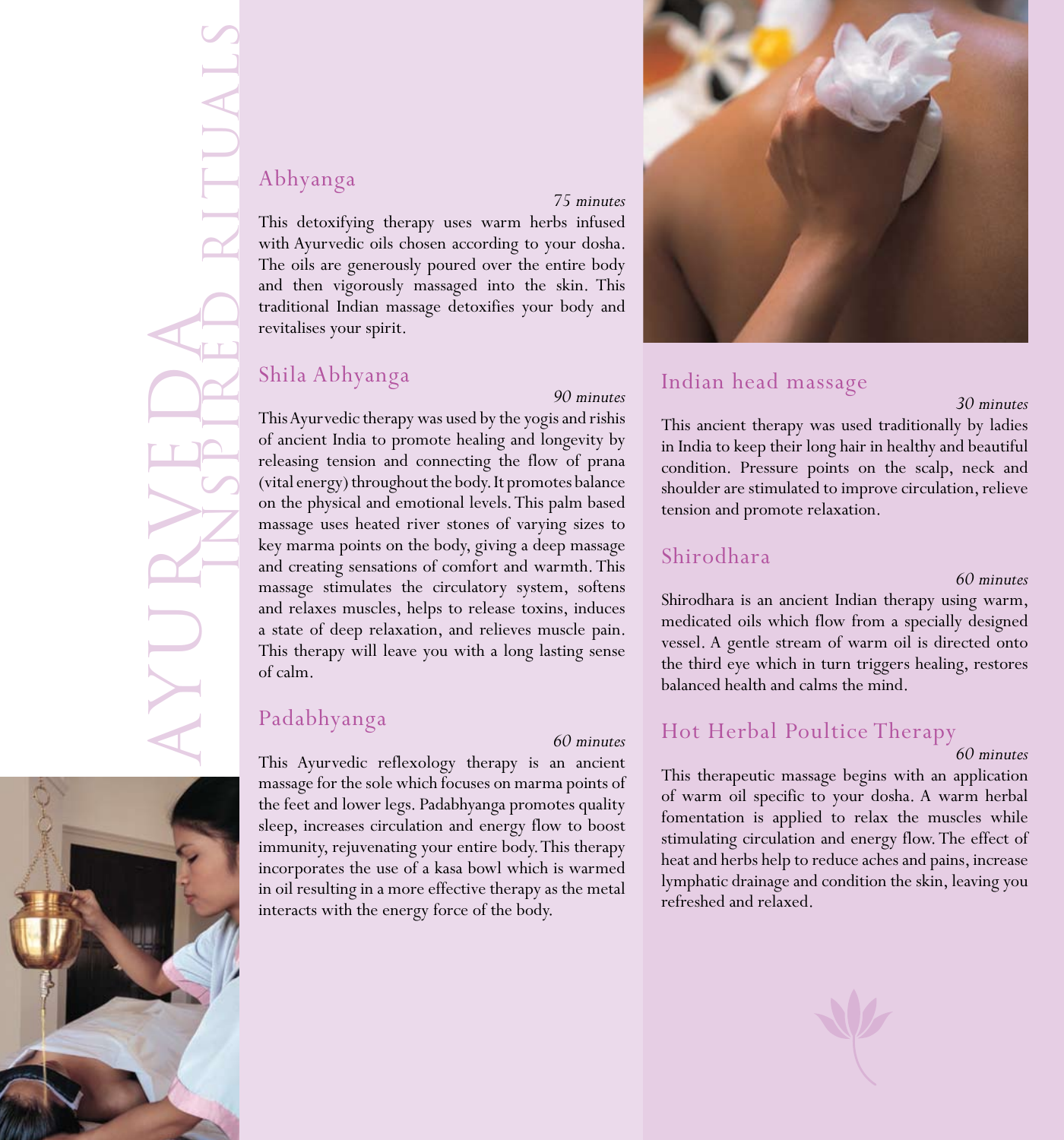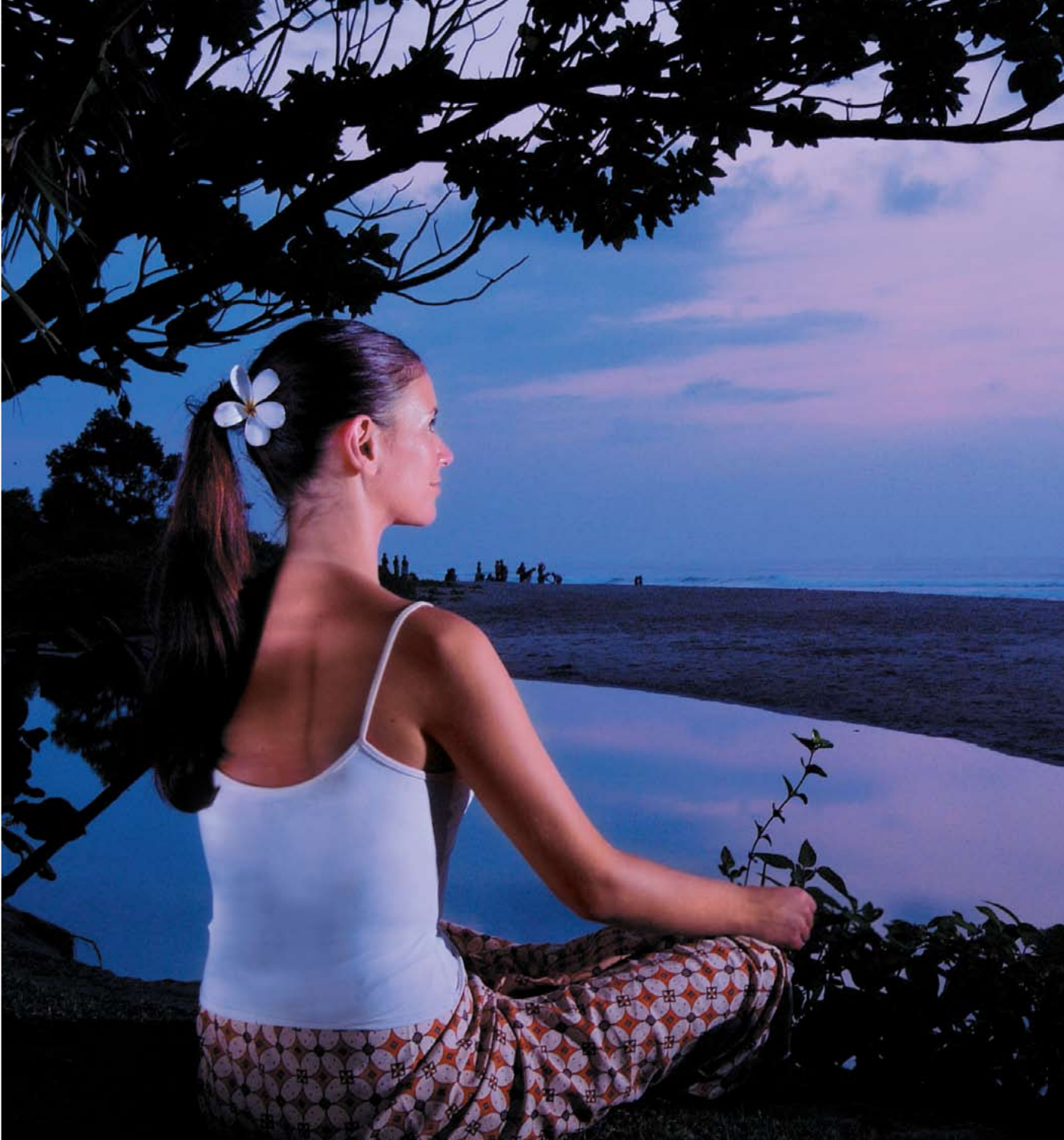

*To ensure your spa experience is a relaxing journey into a different world, we recommend the following:*

Schedule your therapy 24 hours in advance in order to ensure availability.

Consult our therapists who will be pleased to advise you on a therapy that suits your individual needs.

It is advised to switch off your mobile phone to ensure total relaxation.

Enjoy a relaxing shower before your therapy.

Arrive at the spa reception 10 minutes prior to your therapy in order to change and prepare yourself.

Gentlemen who are having a facial are advised to shave at least 3 hours before their therapy.

Schedule your therapy at a time when you will be able to relax for at least one hour after the therapy.

Guests with high blood pressure, heart condition or other medical complications and ladies who are pregnant

should consult their doctor before scheduling an appointment for spa therapies.

Home spa - Most of the body and skin care products that we use in our therapies are available for purchase.

We encourage you to ask your therapist how to use these products to continue your spa experience at home.

All spa therapies can be scheduled or cancelled at the spa. We understand that unavoidable circumstances may arise and cancelling your appointment might be necessary. If you find yourself unable to keep your appointment, please contact the spa within a 4 hour time frame to avoid the full charge of your service. For reservation, please dial extension 846.

Hours of Operation - 9:00 am - 9:00 pm

All prices are inclusive of 11% Tax and 10% Service Charge.